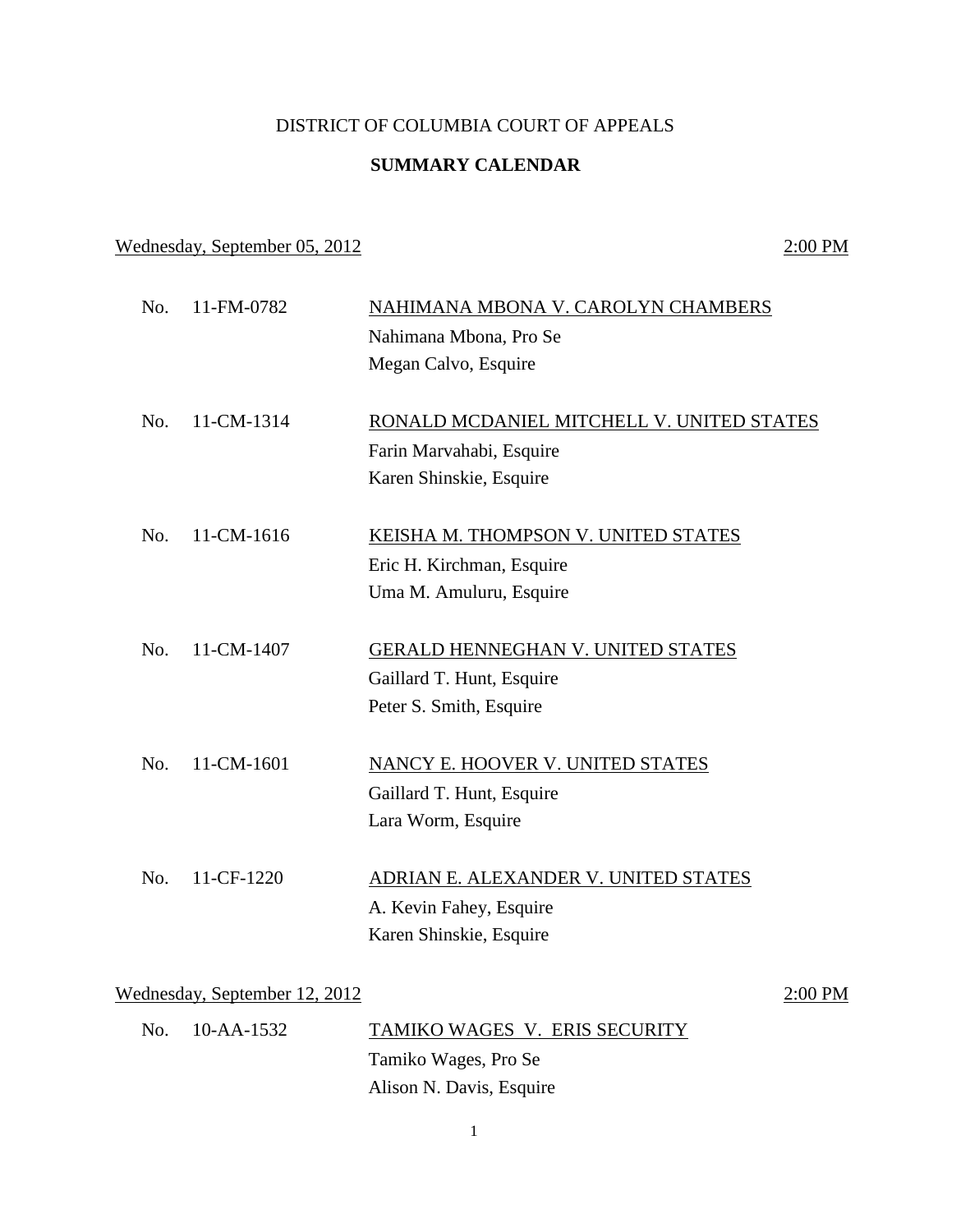| No. | 10-AA-0726                   | JOANNE BLUE V. PROVIDENCE HOSPITAL         |
|-----|------------------------------|--------------------------------------------|
|     |                              | Joanne Blue, Pro Se                        |
|     |                              | Eric W. Gunderson, Esquire                 |
|     |                              |                                            |
| No. | 11-AA-0578                   | MARRIOTT CORPORATION, ET AL V. DC DEPT OF  |
|     |                              | <b>EMPLOYMENT SVCS.</b>                    |
|     |                              | Jeffrey W. Ochsman, Esquire                |
|     |                              | Andrew Van Brisker, Esquire                |
|     |                              | Matthew J. Peffer, Esquire                 |
|     |                              |                                            |
| No. | 11-AA-0715                   | ADRINA L. PRIDE V. ADF PIZZA I LLC         |
|     |                              | Adrina L. Pride, Pro Se                    |
|     |                              | Jason A. Storipan, Esquire                 |
|     |                              |                                            |
| No. | 10-FS-0718                   | IN RE: T.W., APLT                          |
|     |                              | Joel Robert Davidson, Esquire              |
|     |                              | Christine L. Gephardt, Esquire             |
|     |                              |                                            |
| No. | $10 - AA - 1462$             | SANDRA JORDAN V. DC COMM'N ON HUMAN RIGHTS |
|     |                              | Denise M. Clark, Esquire                   |
|     |                              | Benjamin W. Hahn, Esquire                  |
|     |                              |                                            |
|     | Thursday, September 13, 2012 | 2:00 PM                                    |
| No. | 10-CO-1324                   | <b>GREGORY KELLY V. UNITED STATES</b>      |
|     |                              | Gregory Kelly, Pro Se                      |
|     |                              |                                            |
|     |                              | Jay Apperson, Esquire                      |
| No. | 10-CF-1435                   | HENRY CERRANO-DELEON V. UNITED STATES      |
|     |                              | Andrew Szekely, Esquire                    |
|     |                              | Ademuyiwa Bamiduro, Esquire                |
|     |                              |                                            |
| No. | 10-CF-1198                   | JOSEPH D. PROCTOR V. UNITED STATES         |
|     |                              | Ivan M. Waldman, Esquire                   |
|     |                              | Karen Shinskie, Esquire                    |
|     |                              |                                            |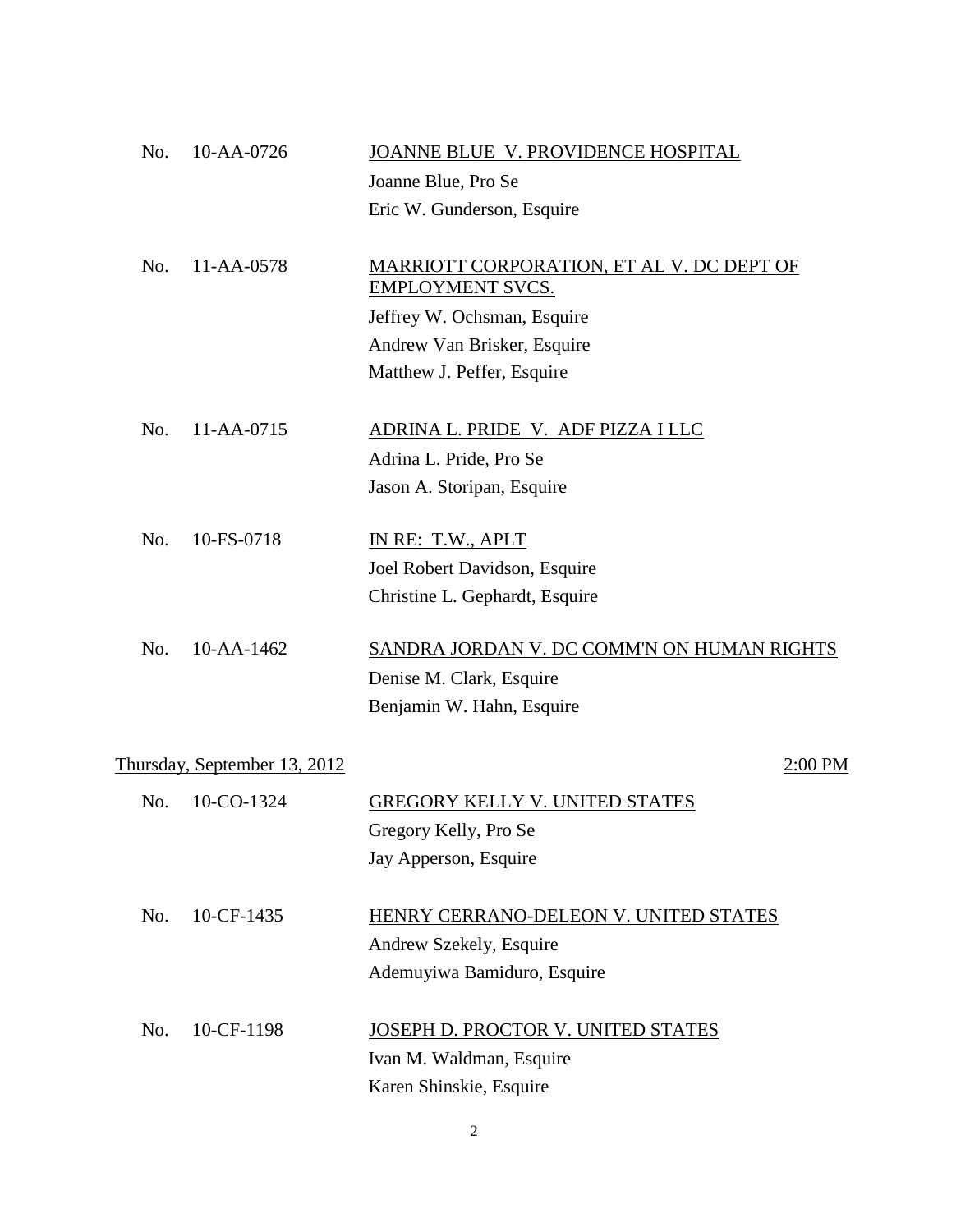| No. | 10-CF-1446                  | TAVON K. STEWART V. UNITED STATES          |
|-----|-----------------------------|--------------------------------------------|
|     |                             | Thomas D. Engle, Esquire                   |
|     |                             | Mona A. Sahaf, Esquire                     |
| No. | 10-CF-1635                  | MALLORY E. SIMPSON V. UNITED STATES        |
|     |                             | Michael Mcdonald, Esquire                  |
|     |                             | Sean M. Lewis, Esquire                     |
| No. | 11-CF-0129                  | SENNECA BENJAMIN V. UNITED STATES          |
|     |                             |                                            |
|     |                             | Thomas D. Engle, Esquire                   |
|     |                             | Ann K. H. Simon, Esquire                   |
|     | Tuesday, September 18, 2012 | $2:00$ PM                                  |
| No. | 10-CF-0656                  | ALFRED L. THOMPSON V. UNITED STATES        |
|     |                             | Montrell L. Scaife, Esquire                |
|     |                             | John L. Hill, Esquire                      |
|     |                             |                                            |
| No. | $11 - AA - 0837$            | BEHAVIORAL RESEARCH ASSOCIATION INC. V.    |
|     |                             | DOMINIQUE M. MOORE                         |
|     |                             | Judith L. Walter, Esqurie                  |
|     |                             |                                            |
| No. | $11 - AA - 1261$            | ISAAC EBENEZER V. D.C. DEP'T OF EMPLOYMENT |
|     |                             | <b>SERVICES</b>                            |
|     |                             | Benjamin T. Boscolo, Esquire               |
|     |                             | Mark W. Bertram, Esquire                   |
| No. | 11-AA-1394                  | JUNE A. ARCHER-SMITH V. D.C. DEP'T OF      |
|     |                             | <b>EMPLOYMENT SERVICES</b>                 |
|     |                             | David J. Kapson, Esquire                   |

3

William H. Schladt, Esquire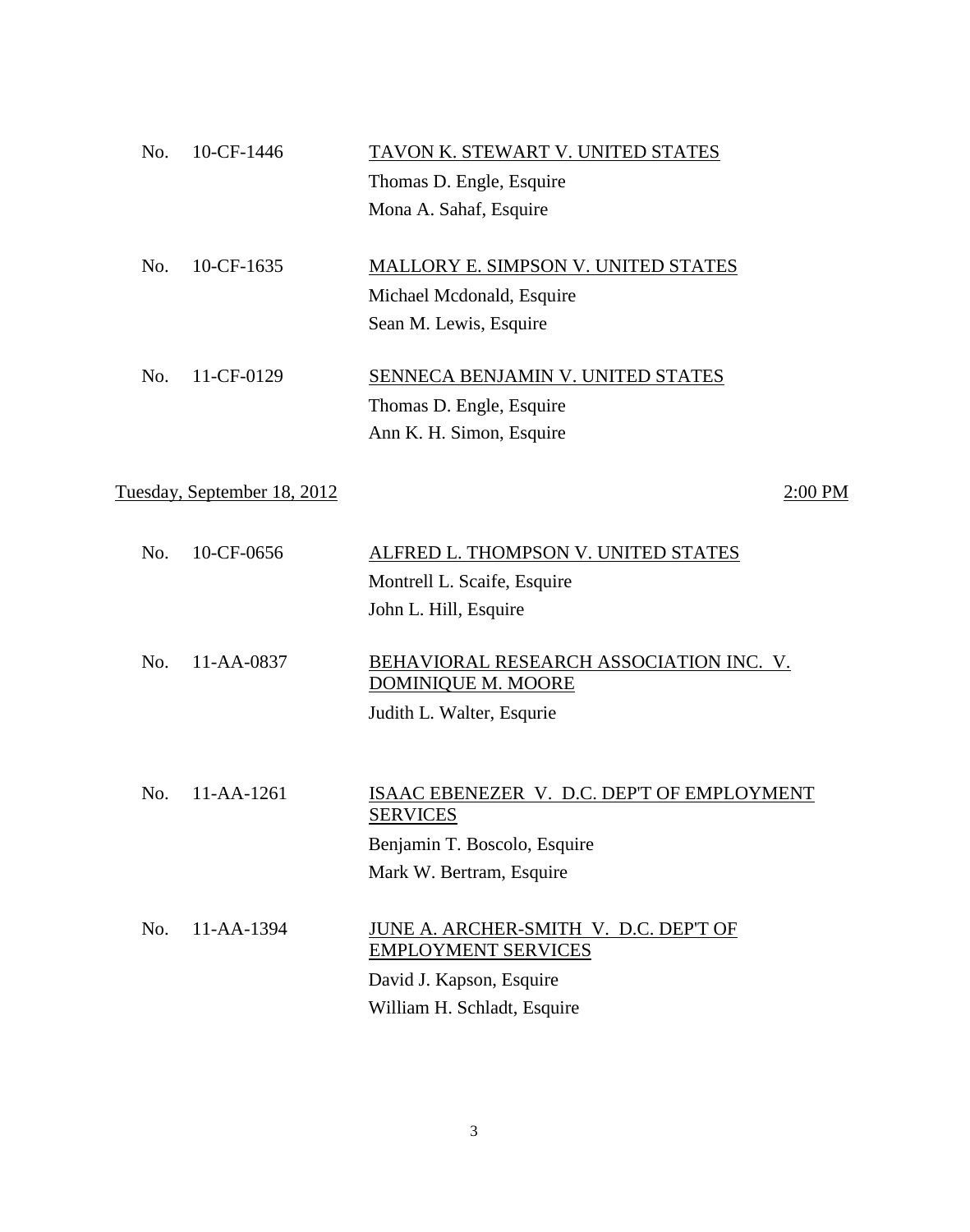| 11-CV-0504<br>No. | BRANT W. WOODHOUSE V. DISTRICT OF COLUMBIA,<br>ET AL |                                                 |
|-------------------|------------------------------------------------------|-------------------------------------------------|
|                   |                                                      | Matthew D. Estes, Esquire                       |
|                   |                                                      | Mary L. Wilson, Esquire                         |
|                   |                                                      |                                                 |
| No.               | 11-CV-1327                                           | ROBERT S. HAINEY V. CAPITOL PARK ASSOCIATES, LP |
| No.               | 11-CV-1702                                           | ROBERT S. HAINEY V. CAPITOL PARK ASSOCIATES, LP |
|                   |                                                      | Rosemary M. Hainey, Esquire                     |
|                   |                                                      | James Sadowski, Esquire                         |
|                   |                                                      |                                                 |
|                   | <u>Tuesday, September 25, 2012</u>                   | 2:00 PM                                         |
|                   |                                                      |                                                 |
| No.               | 10-CF-0652                                           | JAMES FITZGERALD HONESTY V. UNITED STATES       |
|                   |                                                      | Tammy W. Sun, Esquire                           |
|                   |                                                      | Travis A. Hill, Esquire                         |
|                   |                                                      |                                                 |
| No.               | 11-CM-0220                                           | ADRIAN E. ALEXANDER V. UNITED STATES            |
|                   |                                                      | A. Kevin Fahey, Esquire                         |
|                   |                                                      | Kenechukwu O. Okocha, Esquire                   |
|                   |                                                      |                                                 |
| No.               | 11-CM-0846                                           | TIMOTHY A. THOMAS V. UNITED STATES              |
|                   |                                                      | Warren Gorman, Esquire                          |
|                   |                                                      | Shane N. Waller, Esquire                        |
|                   |                                                      |                                                 |
| No.               | 11-CM-0817                                           | <b>ANTHONY C. JONES V. UNITED STATES</b>        |
|                   |                                                      | Vicki C. Bryant, Esquire                        |
|                   |                                                      | Karen Shinskie, Esquire                         |
| No.               | 11-CF-1132                                           | JOY M. WHYLIE V. UNITED STATES                  |
|                   |                                                      | Andrew Szekely, Esquire                         |
|                   |                                                      | Nicholas P. Coleman, Esquire                    |
|                   |                                                      |                                                 |
| No.               | 11-CM-0968                                           | KEVIN TERRELL V. UNITED STATES                  |
|                   |                                                      | Joel Robert Davidson, Esquire                   |
|                   |                                                      | Ademuyiwa Bamiduro, Esquire                     |